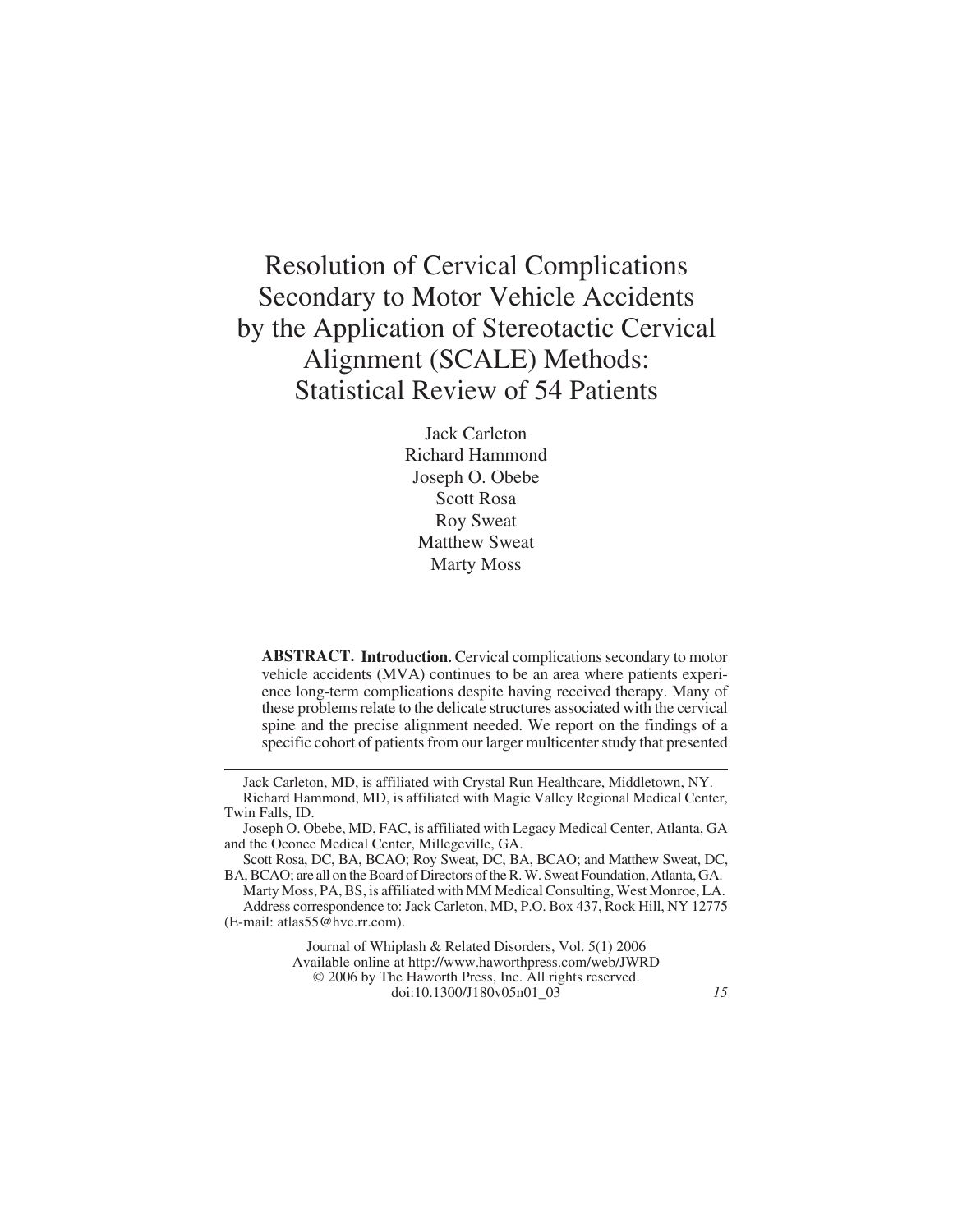specifically with MVA related complications and how these patients were successfully treated with what is defined as Stereotactic Cervical Alignment (SCALE) methods.

**Method.** A total of 221 patients were seen in private chiropractic practice. Inclusion criteria included existing head, neck, and shoulder pain caused by MVA. Patients who failed to complete treatment or study questionnaires were excluded. The equipment and techniques were consistent with standard SCALE methods. Patients received an average of 2.76 of treatment sessions over 11.1 weeks.

**Results.** Upon entry, patients had significant debilitating pain and complications from neck injuries secondary to MVA. After application of SCALE methods, 84% of the patients experienced complete or near complete resolution of their pain and other neck related complications. All patients reported significant improvements in their conditions with 53% of the patients experiencing complete recovery. Range of motion (ROM) and other measurements of cervical spine function also improved. These findings showed durability for the duration of the measured post-treatment period.

**Conclusions.** From these findings, it would appear that SCALE methods are a useful adjunct for treating specific types of neck injuries that are secondary to MVA. Further testing of this technique is currently underway to further determine its use in treating MVA and other spinal injuries. *[Article copies available for a fee from The Haworth Document Delivery Service: 1-800-HAWORTH. E-mail address: [<docdelivery@haworthpress.com>](mailto:docdelivery@haworthpress.com) Website: [<http://www.HaworthPress.com>](http://www.HaworthPress.com)* © *2006 by The Haworth Press, Inc. All rights reserved]*

**KEYWORDS.** Cervical complications, motor vehicle accidents (MVA), Stereotactic Cervical Alignment methods, Atlas orthogonal chiropractic therapeutics, whiplash, Clinical Study, neck pain, non-surgical treatment, Alternative Medicine

## *INTRODUCTION*

In 2001, there were over 6,323,000 motor vehicle accidents (MVA) in the United States. These accidents resulted in 3,033,000 (1) individuals being injured. Though information pertaining to specific neck injuries is not available directly, it can be extrapolated from reports that involve smaller cohorts of accident victims in which such information was monitored. From these numbers, it can be estimated that over 1,000,000 (2) accidents involving acceleration/deceleration of the spine (whiplash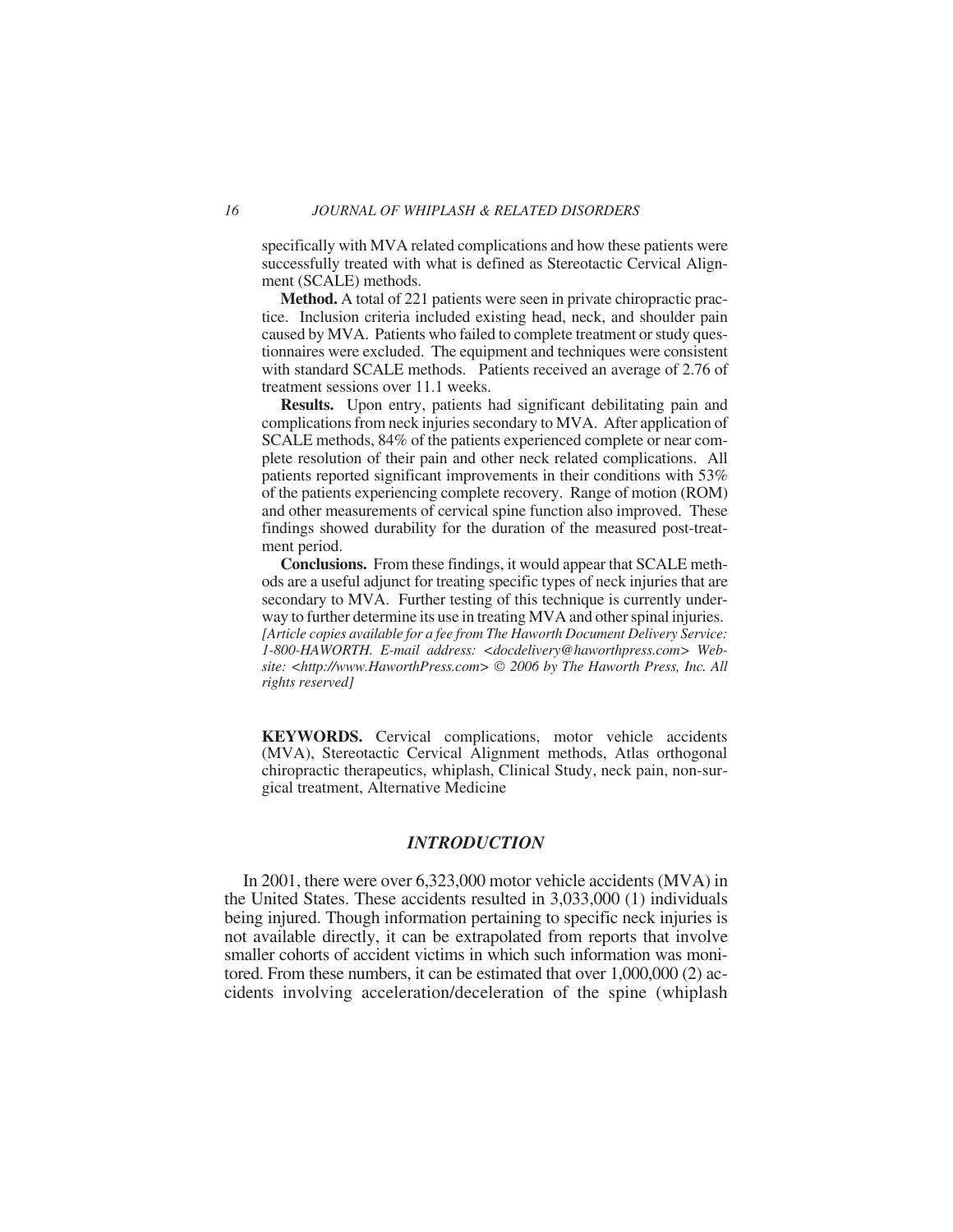injury) are likely to occur. Other authors have made comment on the growing impact that neck related injuries associated with MVA can have on long-term patient care (3).

In recent years, progress has been made in attempting to understand the complex effect that the physical forces experienced in a MVA have on the cervical spine (4, 5). An effort to qualify these cases was the goal of the whiplash-associated disorders (WAD) classification presented by the Quebec Task Force. Additional research into the injuries of the cervical spine and their long-term complications has helped many in the medical field to have a better understanding of the pain and suffering being experienced by these patients (6, 7).

The rapid acceleration-deceleration injuries typically seen in MVA cases may cause misalignment of the cervical vertebra. The mechanisms that may cause this are easy to understand when considering the complex nature of the cervical spine. The cervical vertebral column functions as a tension (muscle contraction/tendon force)/compression (bone/cartilage) structure with each of the facets of the vertebra aligning with structures both above and below. Such alignment is in multiple linear axes as well as rotational displacement. The combination of tension forces acting in conjunction with vertebral facets and cartilage along with some degree of inertial force, create the alignment seen in the patient. However, the extreme kinetic energies [11-15 times gravity (8)] unleashed in a MVA, in both low- (9-11) and high-speed (12) accidents, may cause the individual vertebra to shift by overcoming the innate forces at rest in this tension/ compression structure and thereby greatly altering the cervical alignment (13). These high G-forces (14) experienced during the accident phase (15) may injure spinal structures (16-18), leading to strains and tears of delicate spinal ligaments and tendons (19) along with displacement of individual vertebra (20). Further shifting of vertebral structures is now more likely to occur with possible impairment of tendons and ligaments (21, 22).

Patients who experience this type of cervical spine injury are likely to have significant sequella and long-term complications. The types of complaints vary, though the most common are localized and radiating neck pain, and headache (23). Other types of complications include injury to the spinal cord and vertebrae, vertebral arteries (24), neurological impairment (25), brainstem damage (26, 27), and more (28-31). Many of these patients do not return to their normal level of productivity (32) for many years (33) and a number of them later become permanently disabled (34).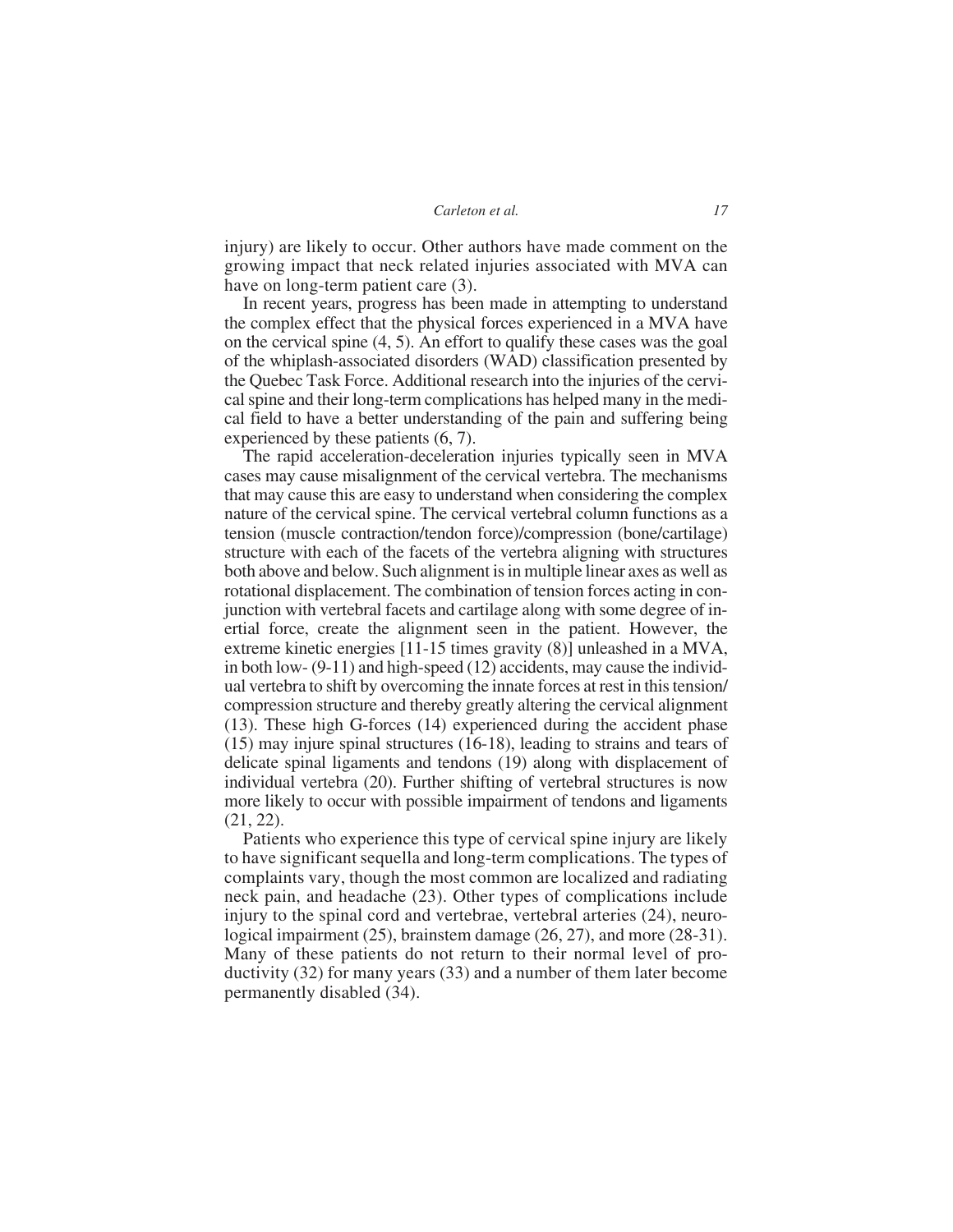#### *18 JOURNAL OF WHIPLASH & RELATED DISORDERS*

Treating whiplash involves many different medical specialties. For most patients, the initial treatment contact is in the Emergency Department. Later, additional therapies may be applied at the hands of other specialists, such as Internal Medicine, Orthopedics, Neurology, and others. The most common therapeutic modalities used include NSAIDS, muscle relaxants, physical therapy, immobilization, and surgery. However, a significant number of these patients do not respond and have long-term complications and disabilities.

Much discussion has appeared in medical text in the last three decades concerning the use of general chiropractic care for patients in the clinical setting (35). A review of published reports that have been catalogued on Medline reveals numerous established trends. A number of reports involved comparison studies (36-38), carried out in various countries. These have provided positive feedback into the use of this treatment modality. Some of these reports have focused on the effectiveness of chiropractic treatment in various scenarios such as low back pain (39-42), neck pain (43), migraines (44), MVA (45), and others (46). These positive outcomes (47) along with high levels of patient satisfaction (48, 49), have lead to this treatment option being the preferred choice by many patients (50). This, in turn, has created an increased demand for chiropractic services (51, 52). Other reports have noted the cost effectiveness (53-55) of using chiropractic techniques to treat a number of clinical conditions. Elderly patients with chronic pain have benefited from this treatment modality (56).

We would like to report the findings of a specific cohort of patients that were part of our larger study to establish the clinical efficacy of using the SCALE methods of Atlas Orthogonal chiropractic therapeutics. This cohort involved patients who presented with neck and shoulder pain, along with headaches and other clinical conditions that occurred secondary to MVA.

## *RESULTS*

A smaller cohort of patients, isolated from a larger national group, who were involved in motor vehicle accidents, was analyzed. There were 54 patients in this group. Reviewing a patient questionnaire that was used to gather subjective patient information in the pre- and posttreatment periods was inclusion criteria for this group. This included patient perceptions of pain severity and locality as well as origin and length of time from injury to time of recovery.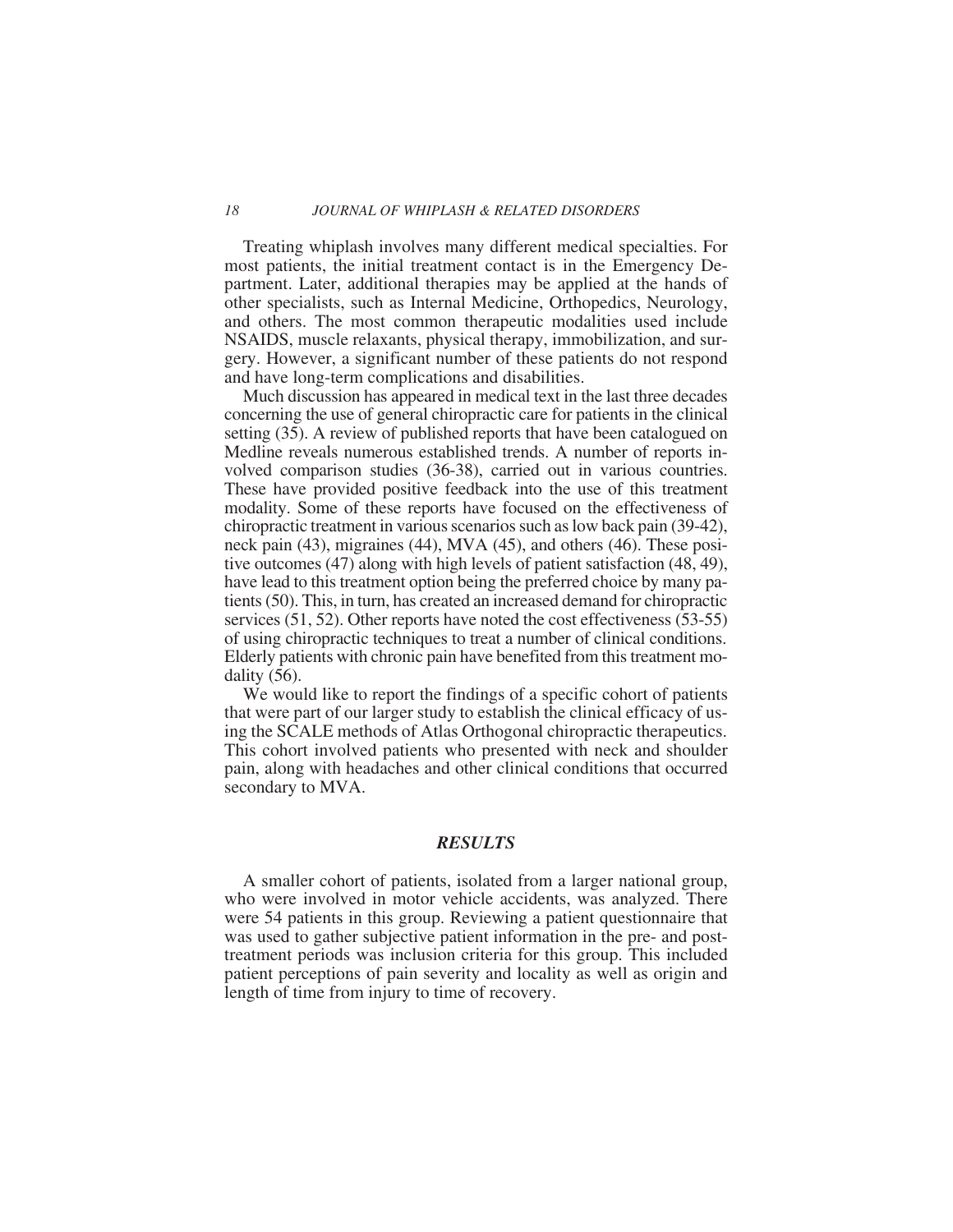*Carleton et al. 19*

Objective information was obtained in both the pre- and post-treatment periods. This information consisted of a number of practitioner findings, cervical ROM measurements, and X-ray readings including a detailed calculation of spinal curvature and misalignment. The X-ray measurements were used to make the needed SCALE measurement calculations.

After the necessary treatment goals were identified, the appropriate SCALE techniques were applied with the standard Stereotactic Gantry assembly. Patients then received the necessary number of treatments over time until they completed therapy and spinal realignment was obtained as determined by X-ray verification. After completion of therapy, the patients' subjective outcomes were again recorded via questionnaire. All of the final results were sent for compilation and calculation by a third party.

The most profound finding in this focused cohort was the severity of pain perceived by the patient before entry. This was done by using a sliding scale of 1 to 10, with one representing pain free and 10 the highest level of pain. The pain scale at entry averaged 7.22 with a standard deviation of 2.4. This level of pain was considered severe and debilitating to the patient. A perception scale was generated, further delineating these findings into Mild, Moderate, and Severe pain categories. Over half (55%) presented with severe pain and, overall, 84.4% expressed having moderate or severe pain.

Objective findings were consistent for patients with cervical misalignment and reporting significant neck pain. The pre- and post-scanning palpation measurements showed the same trends as seen in the general study. In this scale, 0 is normal position of the cervical vertebrae while 3 is maximal displacement. The pre-treatment average cervical displacement was 2.8 (SD .05) and post-treatment was 0.36 (SD 0.08). These numbers represent normal to near-normal alignment. An average of 2.76 (SD 2.11) treatments were needed to achieve the desired therapeutic response in the non-chronic patient. Additional treatments were necessary in the chronic group or those that had more severe displacement.

A main component of the SCALE methods is a number of precise angular measurements that are obtained from the pre-treatment X-rays taken of the head and neck region. A number of alignment reference lines are calculated based on anatomical landmarks of the spine and head. With these reference lines in place, careful angular measurements are taken and then used to calculate current alignment status of the cervical vertebrae and their relationship to the cranium.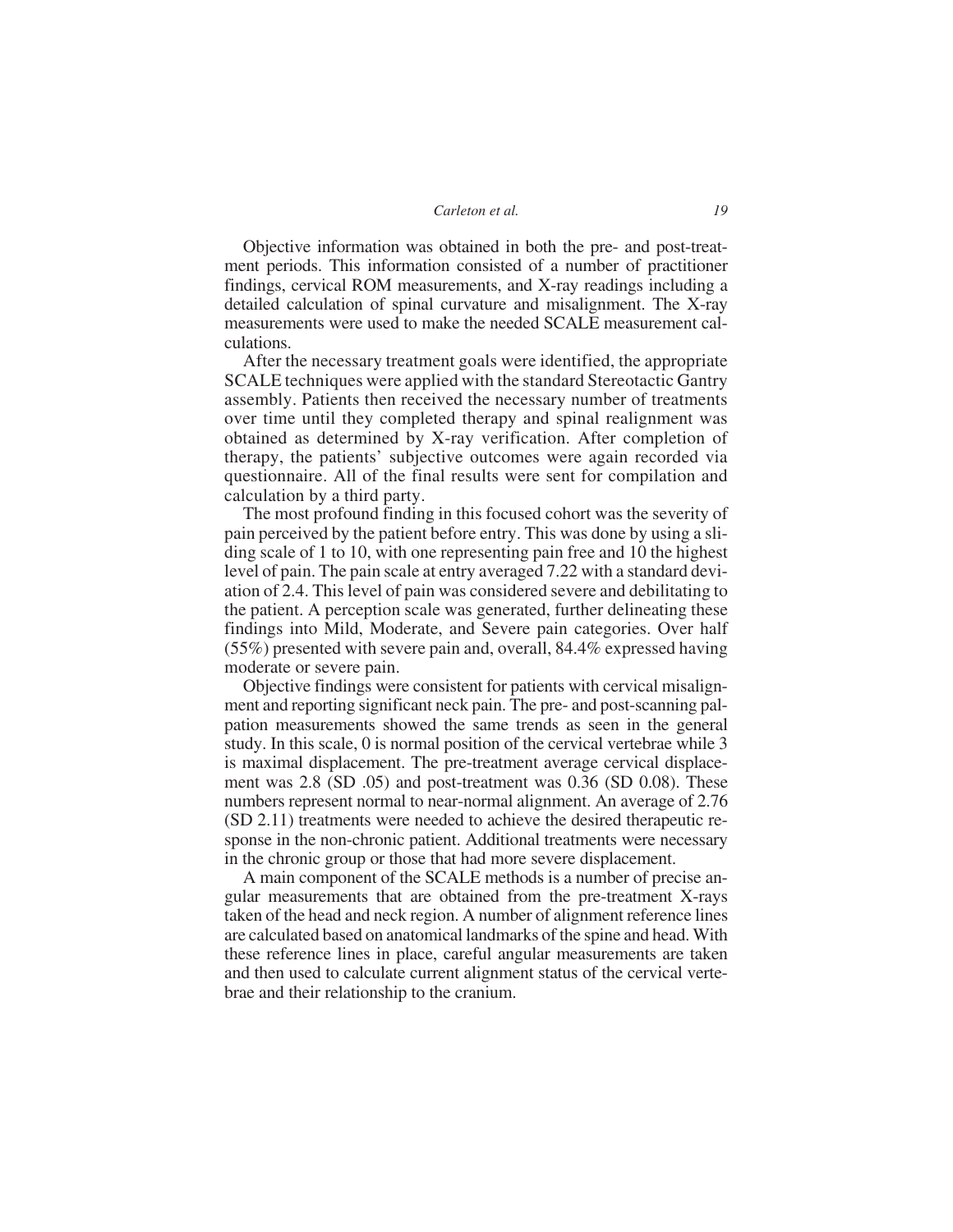#### *20 JOURNAL OF WHIPLASH & RELATED DISORDERS*

The five main measurements taken were the Atlas Cephalic Displacement (ACD), Atlas Horizontal Rotation (AHR), Axis Spinous angle (AxSp), Cervical Spine angle (CSz), and the Atlas Frontal Plane Line (AFP). Each of these measurements showed marked improvement from the pre- to post-treatment periods with one-third of all patients returning to full normal position. These measurements were then used to calculate the settings in the Stereotactic Gantry used to apply the SCALE treatments.

The final post-treatment measurement of patient response to therapy was expressed in the Patient Response (PR) scale. In a follow-up questionnaire, patients were asked to rate their response to therapy and alleviation of pain on a scale of 1-10, with 1 being no response and 10 being a complete return to normal and full relief from symptoms. In this cohort, the average PR scale was 9.31 with a standard deviation of 0.88.

In summary, the vast majority of patients presented with significant pain and disability. After receiving 1-4 treatments, each patient's alignment was improved as based on objective measurements. Also, patients reported significant improvement in their conditions and near complete resolution of their neck pain. A small group (14%) of patients presented as chronic types required 10 or more treatment sessions to achieve relief.

## *DISCUSSION*

An individual cervical vertebra that is misaligned due to MVA injury may begin a process of local soft tissue inflammation that, for many, may become a chronic condition (57, 58). Tendons and muscles that are stretched beyond normal limits along with regions of cartilage that are eroded from abnormal localized compression may begin to exhibit an inflammatory reaction. The release of inflammation mediators at the cellular level causes destructive tissue reactions and, over time, severe damage. Swelling, stiffness, and calcification can become significant problems. Chronic inflammation can lead to compression of delicate nerve tissues associated with both the spinal cord and the sympathetic and parasympathetic nerve pathways and ganglion. Vertebral artery blood flow may also be altered, leading to changes in brain blood flow patterns and tissue compromise.

Current clinical treatments concentrate on two aspects of this scenario. One is palliative, treating both muscle and tendon injury with muscle relaxants and physical therapy, and the other is attempting to alter the inflammatory process and stop tissue destruction with NSAIDS and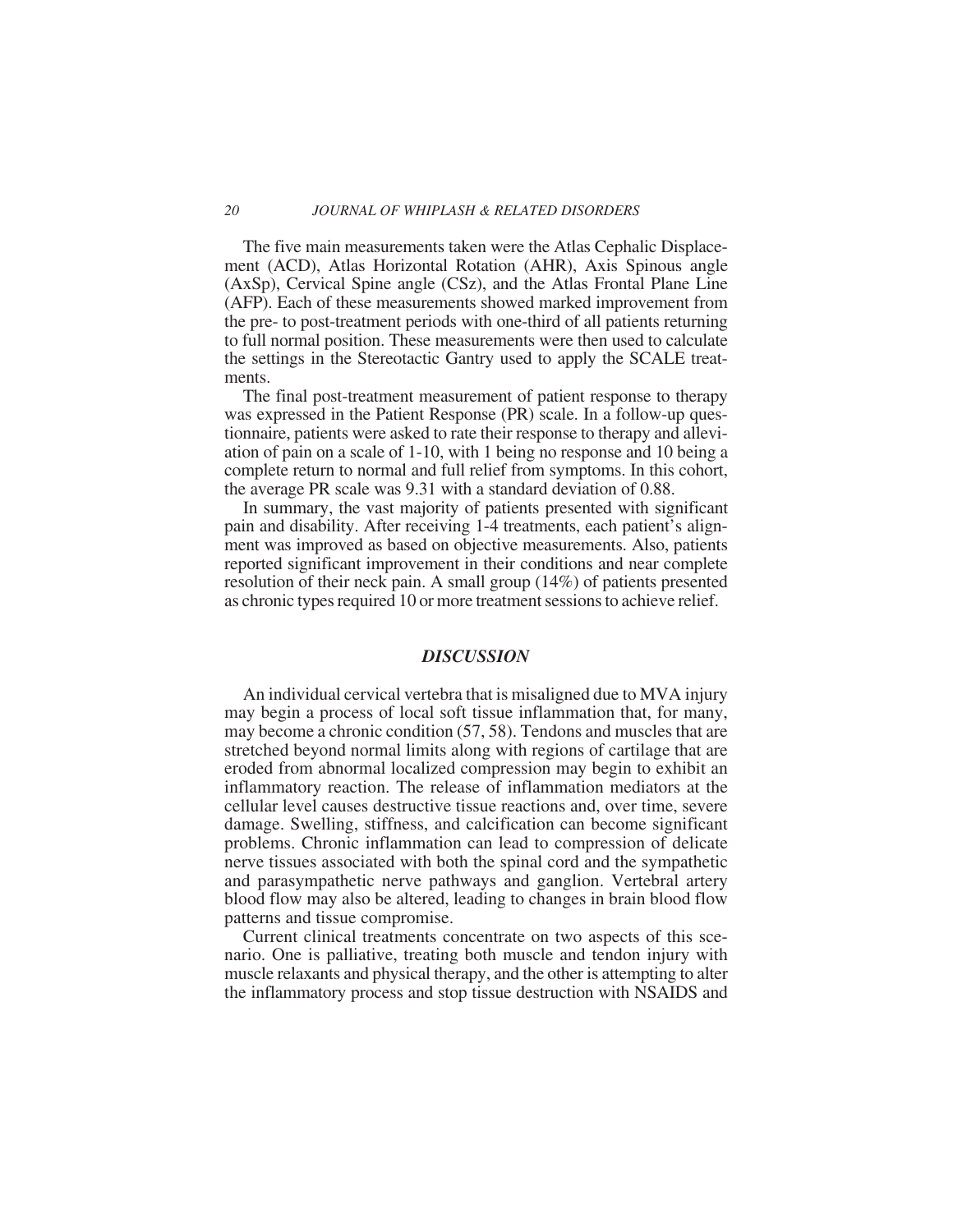*Carleton et al. 21*

corticosteroids. In some instances this has had success while in other instances there has been limited positive outcomes. More recent reports have shown that direct procedures aimed at correcting the misalignment through exogenous techniques can prove beneficial to patient outcome (59).

For many patients, recovery from injuries sustained during the MVA is long, tortuous, and fraught with complications. Clinicians may have difficulty in identifying those patients in the Emergency Department setting who will later be in need of additional therapy and who will not (60). The findings reported here appear to show the effectiveness of SCALE methods for treating patients with MVA-associated neck pain. The main focus of this technique is to directly restore any misalignment that has occurred during the initial accident injury phase and thereby halting the inflammatory response. With chronic inflammation halted, secondary injury may be averted and long-term sequela ameliorated.

### *CONCLUSION*

This report of the early findings of the SCALE techniques of the Atlas Orthogonal Chiropractic specialists in treating neck injury has shown promise. Patients presenting with head, neck, and shoulder pain secondary to MVA achieved significant relief when treated over a short period of time. These same patients showed marked improvement in their symptoms and, some of them had complete resolution of their pain. Additional studies are needed to further add weight to this treatment modality as a possible method in relieving long-term sequela secondary to MVA.

# REFERENCES

1. The National Highway Traffic Safety Administration is pleased to present its Traffic Safety Facts 2001: A Compilation of Motor Vehicle Crash Data from the Fatality Analysis Reporting System and the General Estimates System.

2. Sterner Y, Toolanen G, Gerdle B, Hildingsson C: The incidence of whiplash trauma and the effects of different factors on recovery, *J Spinal Disord Tech*, 2003; 16(2):195-199.

3. Larsen LB, Holm R: Prolonged neck pain following automobile accidents. Gender and age related risk calculated on basis of data from an emergency department, *Ugeskr Laeger*, 2000;162(11):1580.

4. Stemper BD, Yoganandan N, Pintar FA: Kinetics of the head-neck complex in low-speed rear impact, *Biomed Sci Instrum*, 2003;39:245-250.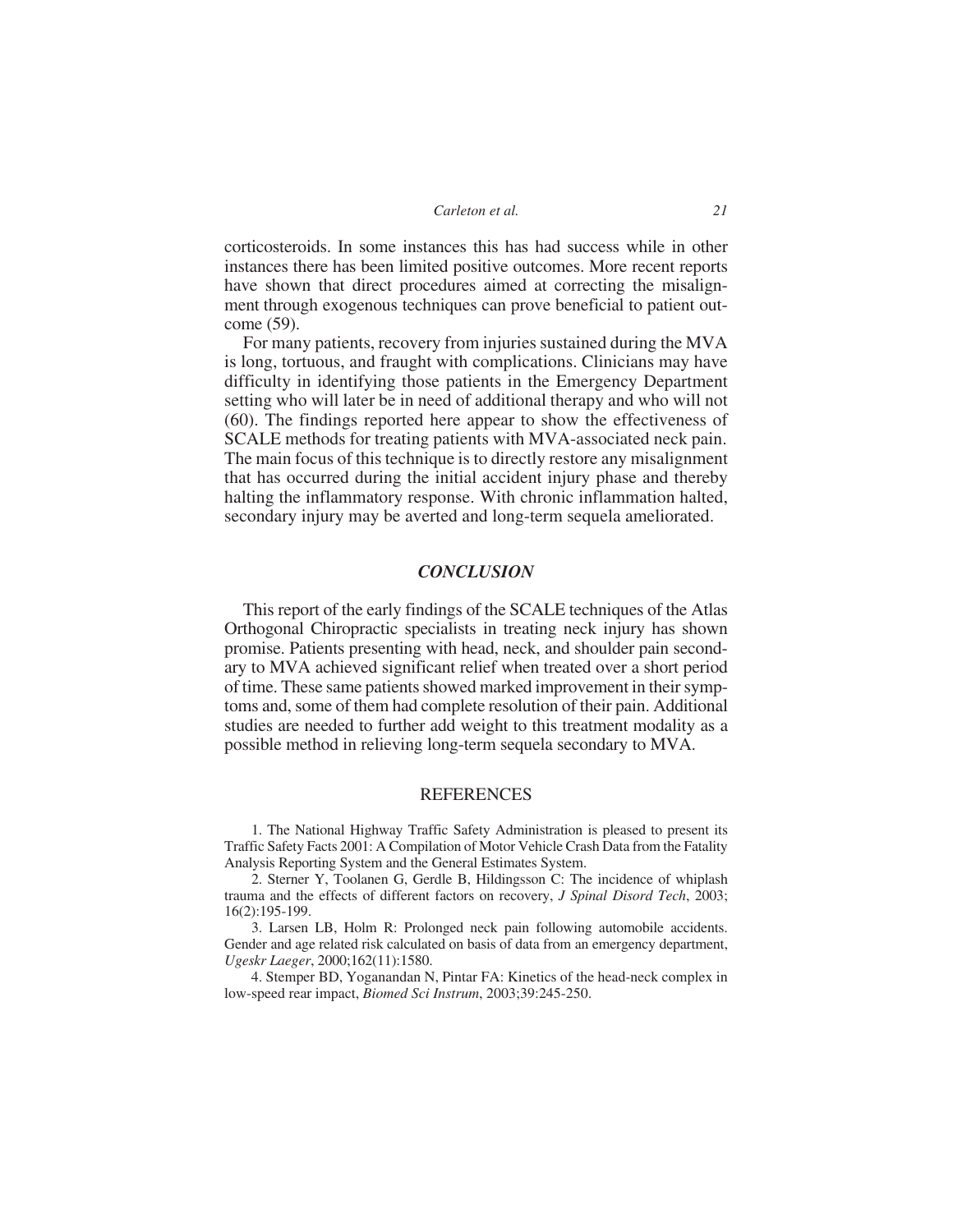5. Tencer AF, Mirza S, Bensel K: Internal loads in the cervical spine during motor vehicle rear-end impacts: the effect of acceleration and head-to-head restraint proximity, *Spine*, 2002;27(1):34-42.

6. Virani SN, Ferrari R, Russell AS: Physician resistance to the late whiplash syndrome, *J Rheumatol*, 2001;28(9):2096-2099.

7. Schmidt G: Biomechanics of whiplash injuries of the cervical spine, *Versicherungsmedizin*, 1989;41(4):121-126.

8. Kallieris D, Mattern R, Wismans J: Stress and kinematic analysis of the head and neck in frontal collision. A comparison of voluntary probands and postmortem human test cadavers, *Beitr Gerichtl Med*, 1989;47:235-241.

9. Castro WH, Schilgen M, Meyer S, Weber M, Peuker C, Wortler K: Do "whiplash injuries" occur in low-speed rear impacts?, *Eur Spine J*, 1997;6(6):366-375.

10. Walz F: Biomechanical aspects of injuries of the cervical vertebrae, *Orthopade*, 1994;23(4):262-267.

11. Walz F, Meine J: Biomechanical aspects of cervical trauma, *Z Unfallchir Versicherungsmed*, 1994;87(2):71-85.

12. Maeda H, Higuchi T, Imura M, Noguchi K, Yokota M: Ring fracture of the base of the skull and atlanto-occipital avulsion due to anteroflexion on motorcycle riders in a head-on collision accident, *Med Sci Law*, 1993;33(3):266-269.

13. Shkrum MJ, Green RN, Nowak ES: Upper cervical trauma in motor vehicle collisions, *J Forensic Sci*, 1989;34(2):381-390.

14. Ullrich D: Physical and biomechanical aspects of cervical vertebrae dislocation syndrome, *Laryngorhinootologie*, 2001;80(8):478-482.

15. Gentle CR, Golinski WZ, Heitplatz F: Computational studies of 'whiplash' injuries, *Proc Inst Mech Eng [H]*, 2001;215(2):181-189.

16. Bogduk N, Yoganandan N: Biomechanics of the cervical spine Part 3: minor injuries, *Clin Biomech* (Bristol, Avon), 2001;16(10):930-933.

17. Lonnberg F: Whiplash. Epidemiology, diagnosis and treatment, *Ugeskr Laeger*, 2001;163(16):2231-2236.

18. Kaneoka K, Ono K, Inami S, Hayashi K: Motion analysis of cervical vertebrae during whiplash loading, *Spine*, 1999;24(8):763-769; discussion 770.

19. Brault JR, Siegmund GP, Wheeler JB: Cervical muscle response during whiplash: evidence of a lengthening muscle contraction, *Clin Biomech* (Bristol, Avon), 2000; 15(6):426-435.

20. Yoshida H, Tsutsumi S: Experimental analysis of a new flexible neck model for low-speed rear-end collisions, *Accid Anal Prev*, 2001;33(3):305-312.

21. Grob D, Panjabi M, et al.: The unstable spine–an "in vitro" and "in vivo study" on better understanding of clinical instability, *Orthopade*, 1994;23(4):291-298.

22. Davis CG: Rear-end impacts: vehicle and occupant response, *J Manipulative Physiol Ther*, 2000;23(1):62-64.

23. Bunketorp L, Nordholm L, Carlsson J: A descriptive analysis of disorders in patients 17 years following motor vehicle accidents, *Eur Spine J,* 2002;11(3):227-234. Epub 2002 Apr 05.

24. Wiesner H, Mumenthaler M: Whiplash injuries of the cervical spine. A catamnestic study, *Arch Orthop Unfallchir* 1975;81(1):13-36*.*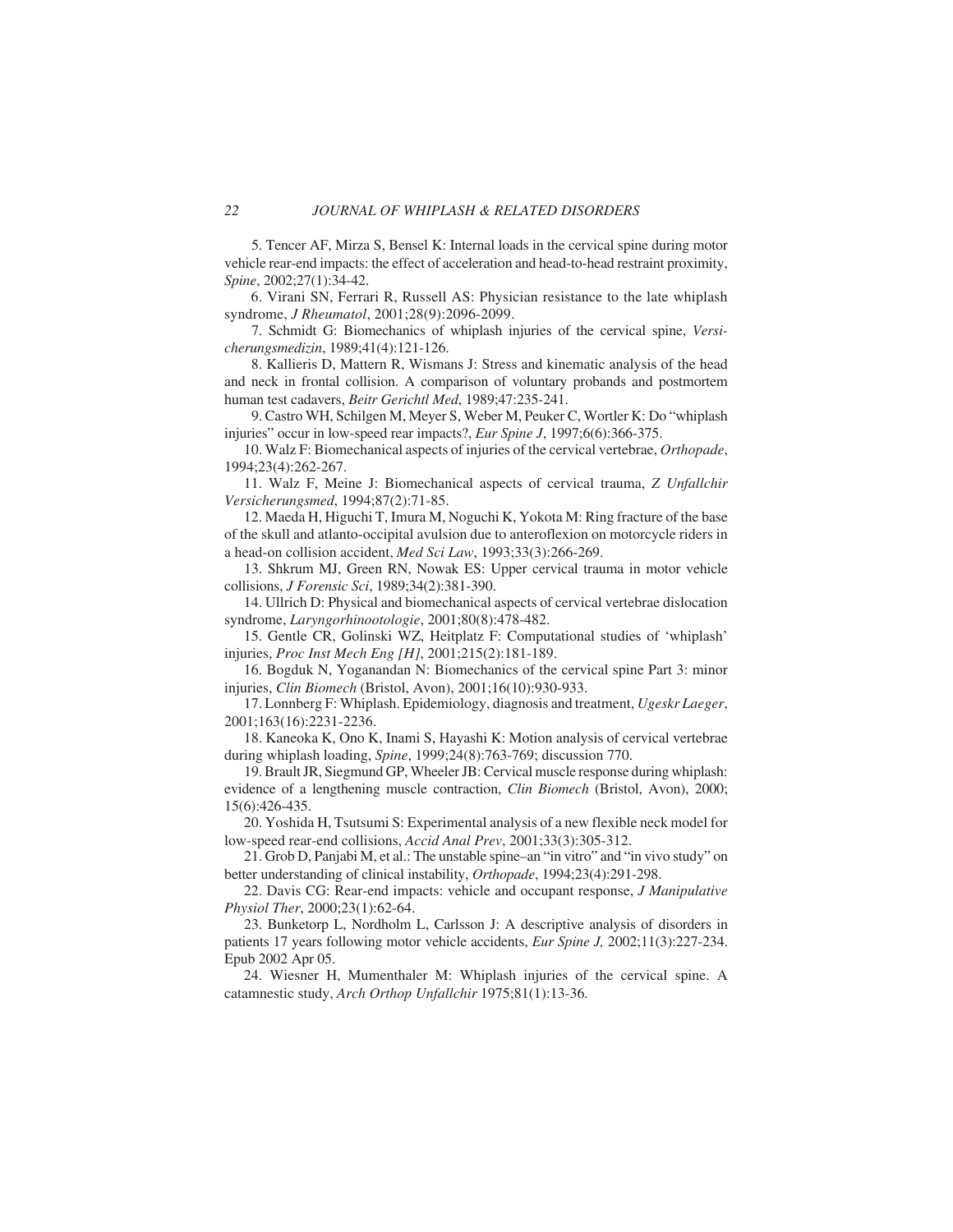25. Keidel M, Yaguez L, Wilhelm H, Diener HC: Prospective follow-up of neuropsychological deficits after cervicocephalic acceleration trauma, *Nervenarzt,* 1992; 63(12):731-740.

26. Bamford CR, Pond GD: Brainstem infarct following cervical hyperextension and axial loading sustained in an automobile accident, *Ariz Med*, 1982;39(2):105-106.

27. Narakas AO: Injuries of the brachial plexus and neighboring peripheral nerves in vertebral fractures and other trauma of the cervical spine, *Orthopade*, 1987; 16(1):81-86.

28. Fisher CM: Whiplash amnesia, *Neurology*, 1982;32(6):667-668.

29. Helliwell M, Robertson JC, Todd GB, Lobb M: Bilateral vocal cord paralysis due to whiplash injury, *Br Med J (Clin Res Ed)*, 1984;288(6434):1876-1877.

30. Burke JP, Orton HP, West J, Strachan IM, Hockey MS, Ferguson DG: Whiplash and its effect on the visual system, *Graefes Arch Clin Exp Ophthalmol*, 1992;230(4): 335-339.

31. Capurso U, Perillo L, Ferro A: Cervical trauma in the pathogenesis of craniocervico-mandibular dysfunctions, *Minerva Stomatol*, 1992;41(1-2):5-12.

32. Selecki BR: Whiplash. A specialist's view, *Aust Fam Physician*, 1984;13(4): 243-247.

33. Radanov BP, Sturzenegger M, Di Stefano G: Long-term outcome after whiplash injury. A 2-year follow-up considering features of injury mechanism and somatic, radiologic, and psychosocial findings, *Medicine (Baltimore)*, 1995;74(5):281-297.

34. Norris SH, Watt I: The prognosis of neck injuries resulting from rear-end vehicle collisions, *J Bone Joint Surg Br,* 1983;65(5):608-611.

35. Hurwitz EL, Coulter ID, Adams AH, Genovese BJ, Shekelle PG: Use of chiropractic services from 1985 through 1991 in the United States and Canada, *Am J Public Health.* 1998;88(5):771-776.

36. Hurwitz EL, Morgenstern H, et al.: A randomized trial of chiropractic manipulation and mobilization for patients with neck pain: clinical outcomes from the UCLA neck-pain study, *Am J Public Health*, 2002;92(10):1634-1641.

37. Harvey E, Burton AK, Moffett JK, Breen A: UK BEAM trial team., Spinal manipulation for low-back pain: a treatment package agreed to by the UK chiropractic, osteopathy and physiotherapy professional associations, *Man Ther*, 2003;8(1):46-51.

38. Hurwitz EL, Morgenstern H, et al.: A randomized trial of medical care with and without physical therapy and chiropractic care with and without physical modalities for patients with low back pain: 6-month follow-up outcomes from the UCLA low back pain study, *Spine*, 2002;27(20):2193-2204.

39. Skargren EI, Oberg BE, Carlsson PG, Gade M: Cost and effectiveness analysis of chiropractic and physiotherapy treatment for low back and neck pain. Six-month follow-up, *Spine*, 1997;22(18):2167-2177.

40. Meade TW, Dyer S, Browne W, Townsend J, Frank AO: Low back pain of mechanical origin: randomised comparison of chiropractic and hospital outpatient treatment, *BMJ*, 1990;300(6737):1431-1437.

41. Lall M: Chiropractic management of back pain, *Aust Fam Physician*, 1983;12(5):355-358.